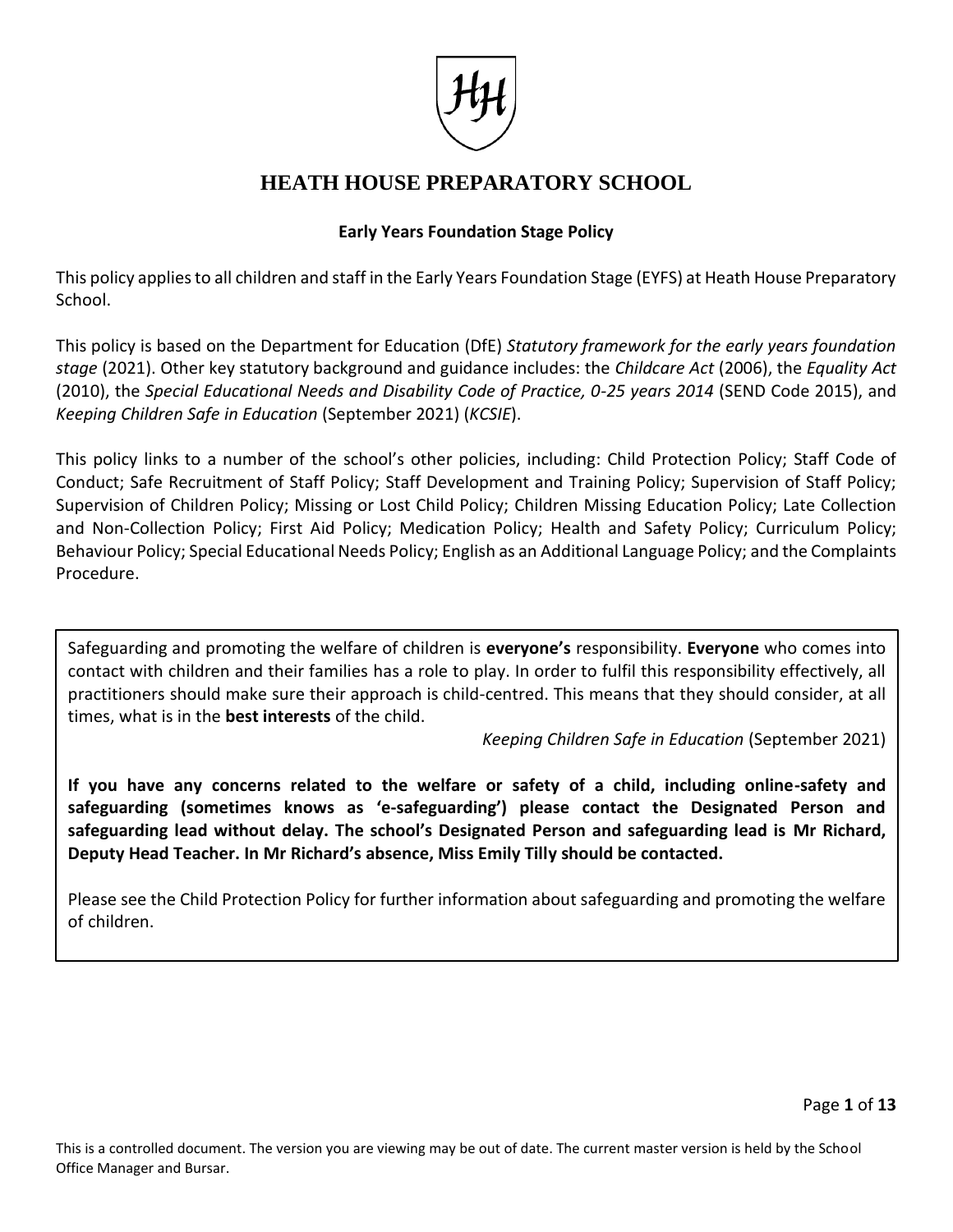## **The Early Years Foundation Stage at Heath House**

The Kindergarten and Reception classes form the Early Years Foundation Stage (EYFS) at Heath House Preparatory School. The EYFS is based in Tranquil Hall, and is an essential part of the school, setting the standards for early learning. The EYFS at Heath House is built on the standards set by the DfE's *Statutory framework for the early years foundation stage* (EYFS Framework 2021) which includes the *learning and development requirements* and the *safeguarding and welfare requirements.* The EYFS Framework ensures that:

"children learn and develop well and are kept healthy and safe. It promotes teaching and learning to ensure children's 'school readiness' and gives children the broad range of knowledge and skills that provide the right foundation for good future progress through school and life."

 *Statutory framework for the early years foundation stage* (2021)

Fundamentally, the EYFS at Heath House believes that:

"Every child deserves the best possible start in life and the support that enables them to fulfil their potential. […] A secure, safe and happy childhood is important in its own right. Good parenting and high quality early learning together provide the foundation children need to make the most of their abilities and talents as they grow up."

 *Statutory framework for the early years foundation stage* (2021)

Practice in the EYFS at Heath House is shaped by the four overarching principles of the EYFS Framework (DfE, 2017). These are:

- Every child is a **unique child**, who is constantly learning and can be resilient, capable, confident and selfassured;
- Children learn to be strong and independent through **positive relationships**;
- Children learn and develop well in **enabling environments**, in which their experiences respond to their individual needs and there is a strong partnership between practitioners and parents and/or carers;
- **importance of learning and development. Children develop and learn at different rates**. The framework covers the education and care of all children in early years provision, including children with special educational needs and disabilities.

Our aim is to ensure that children feel happy, safe and confident in the environment so they are able to thrive and succeed in their learning and all that they do at Heath House.

For further information in support of the above, please see the school's:

- Home School Agreement;
- Parents as Partners Policy;
- Inclusion and Equality Policy and the;
- Special Educational Needs Policy.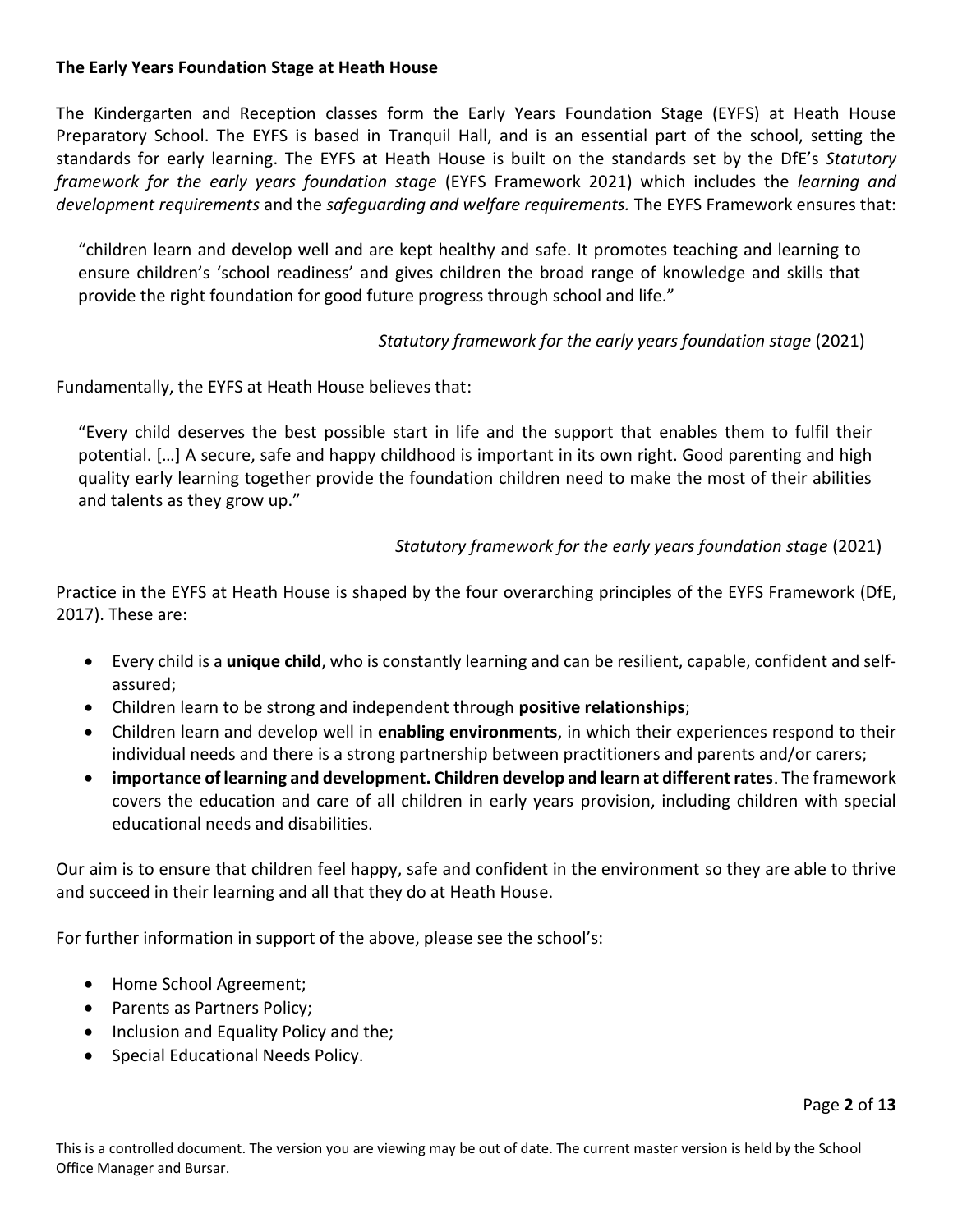#### **The learning and development requirements**

The EYFS Framework learning and development requirements cover:

- The **areas of learning and development** which must shape activities and experiences (**educational programmes**) for children in all early years settings;
- The **early learning goals** that providers must help children to work towards (the knowledge, skills and understanding children should have at the end of the academic year in which they turn five);
- **Assessment arrangements** for measuring progress (and requirements for reporting to parents and/or carers).

The EYFS curriculum at Heath House reflects the seven areas of learning and development, the early learning goals, and the assessment required to measure each child's achievement and individual progress. The experiences that our children meet often enable them to develop a number of competencies, skills and concepts across several areas of learning simultaneously, reflecting the interconnected nature of these areas. The seven areas of learning and development, and the associated early learning goals, are categorised as follows in Table 1:

| <b>Area of Learning and Development</b>    | <b>Early Learning Goal</b>                 |
|--------------------------------------------|--------------------------------------------|
| <b>Prime Area</b>                          |                                            |
| Communication and Language                 | Listening and attention and understanding; |
|                                            | Speaking                                   |
| <b>Physical Development</b>                | Gross Motor Skills;                        |
|                                            | Fine Motor Skills.                         |
| Personal, Social and Emotional Development | Self regulation;<br>$\bullet$              |
|                                            | Managing self;                             |
|                                            | Building relationships.                    |
| <b>Specific Area</b>                       |                                            |
| Literacy                                   | Comprehension;                             |
|                                            | Word Reading;                              |
|                                            | Writing.                                   |
| <b>Mathematics</b>                         | Numbers;<br>$\bullet$                      |
|                                            | <b>Numerical Patterns.</b>                 |
| Understanding the World                    | Past and Present;                          |
|                                            | People, Culture and Communities;           |
|                                            | The Natural World                          |
| <b>Expressive Arts and Design</b>          | Creating with Materials;                   |
|                                            | Being Imaginative and Expressive.          |

## **Table 1: Areas of Learning and Development and the Early Learning Goals**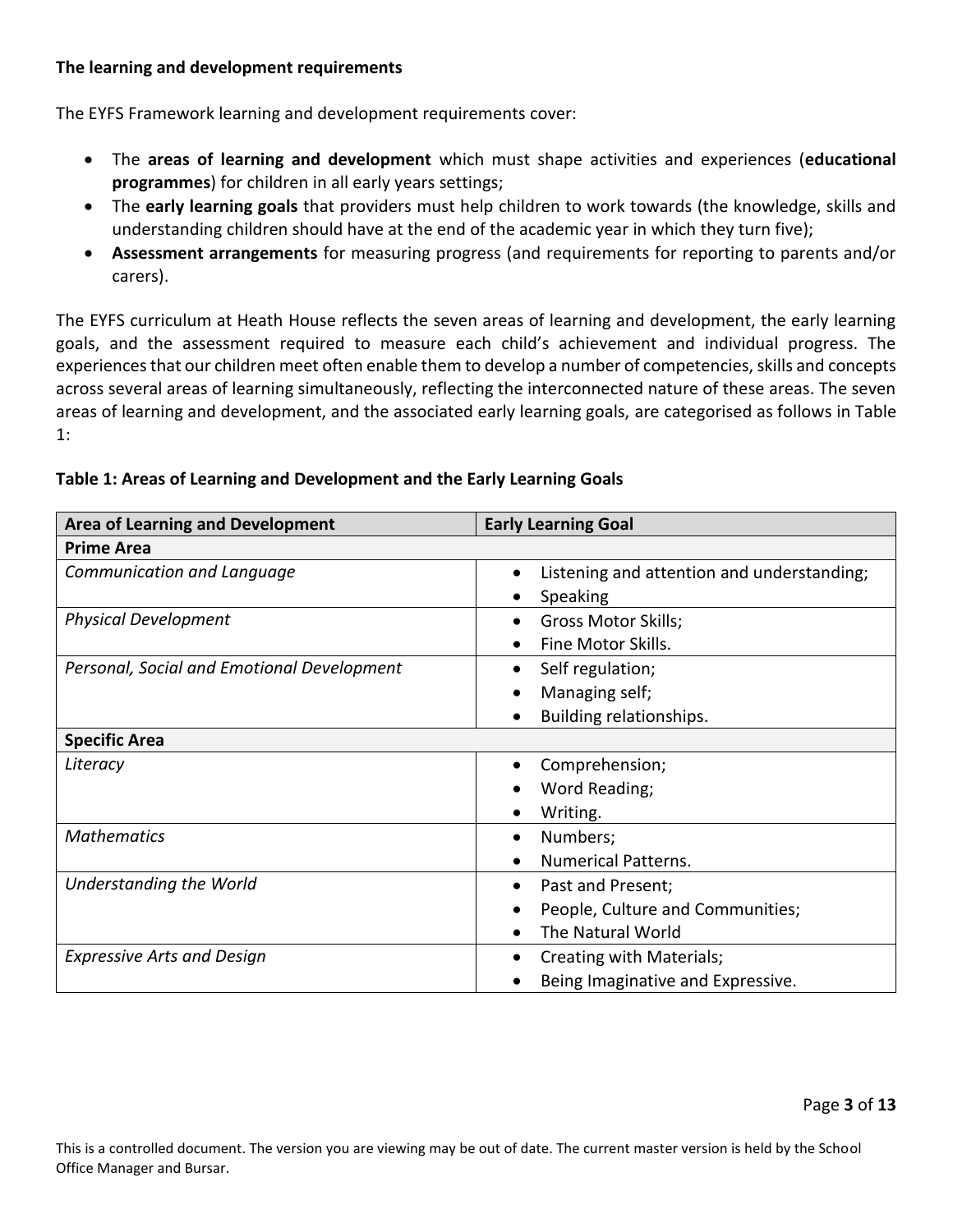At Heath House all EYFS practitioners aim to promote a learning environment that matches the individual needs of children. Practitioners observe, assess and plan to ensure all teaching is challenging and playful across the prime and specific areas of development. Children will be encouraged to become effective, motivated and independent learners. The class teacher recognises that each child is an individual, therefore the development statements should not be taken as necessary steps, and should not be used as direct checklists. The age bands as they are, are not fixed age boundaries, however they do suggest a typical range of learning from 'Birth to 3', '3 and 4 Year Olds' and 'Children in Reception'.

The planning in the EYFS runs alongside the children's interests in order to offer a unique approach to the children. In Kindergarten and Reception, children's learning is taught and assessed using the EYFS Framework and Developmental Matters handbook. Children's learning is observed by ongoing formative assessment using the 2Simple software. From these observations the teachers are able to see the children's interests, and can monitor their learning based on both process and outcome. This information feeds forward into planning, creating a circular approach to education in the early years and allows teachers to record meaningful learning opportunities.

# **The EYFS Profile**

The EYFS Profile (EYFSP) summarises and describes each child's attainment at the end of the EYFS. It is based on on-going assessment in the 3 prime and 4 specific areas of learning, and provides parents and carers, EYFS practitioners and the Year 1 teacher with a picture of the child's knowledge, understanding and abilities, progress against expected levels, and their 'school readiness' for Year 1.

Each child's level of development is assessed against the 17 early learning goals (see Table 1, above) along with a short commentary on each child's skills and abilities in relation to the 3 key characteristics of effective learning (playing and exploring, active learning, creating and thinking critically).

For each early learning goal, EYFS practitioners judge whether a child is meeting the level of development expected at the end of Reception ('expected') or not yet reaching it ('emerging'). This will support future curriculum planning and provide the Year 1 teacher with important information about each child's approach to learning, stage of development and learning needs to assist with planning activities.

In Reception, children sit the NFER tests, this is an indication of learning and progression which promotes school readiness and prepares children for the next stage of their learning in Year 1. Please see the Assessment Policy for more information about NFER testing.

Please see the Curriculum Policy for further information on how the EYFS provides learning experiences that integrate with the Pre-Prep and Prep Curriculum at Heath House.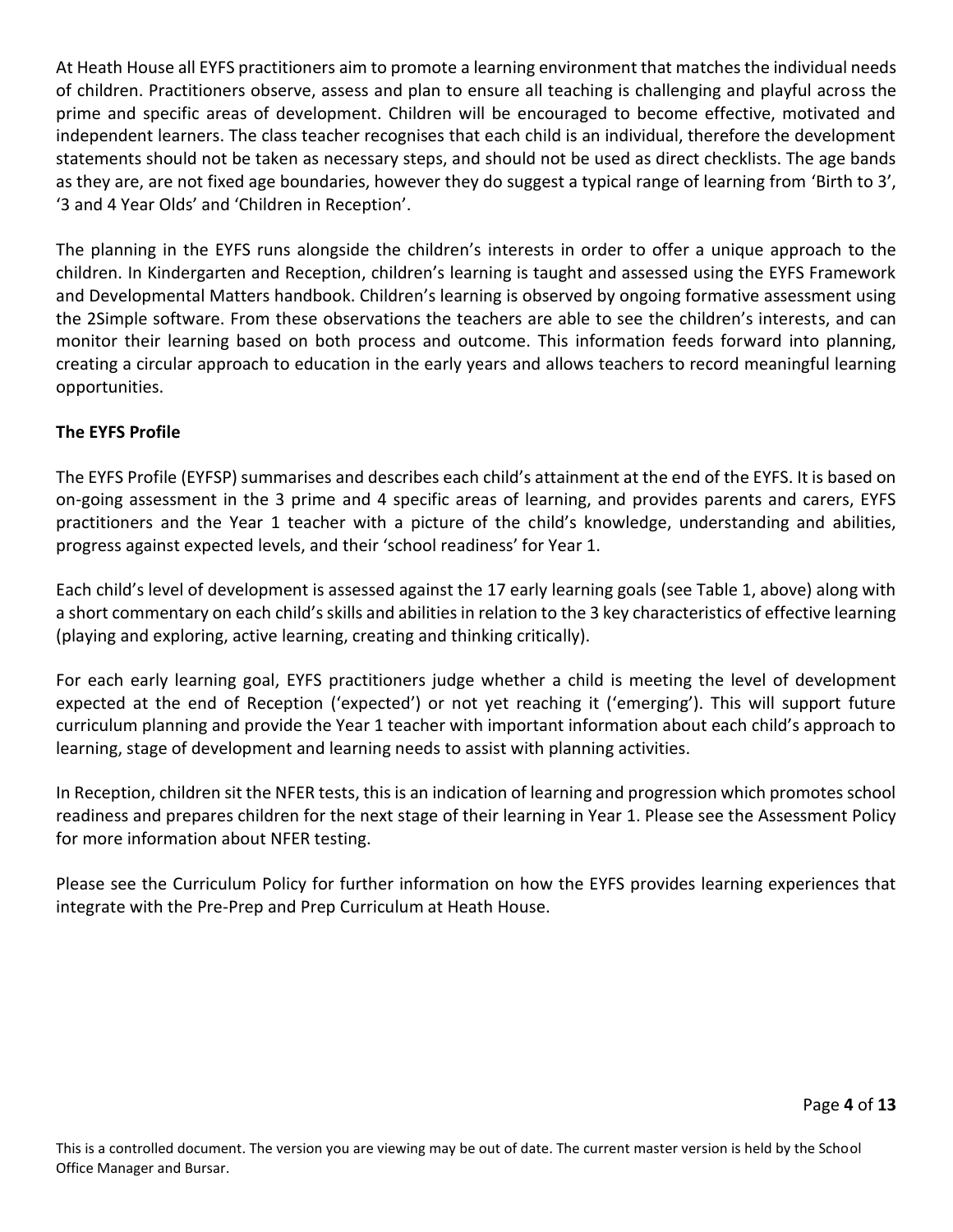# **Role of Class Teacher and Teaching Styles**

Features of effective teaching and learning at Heath House include, the:

- Partnership between teachers and parents, so that our children feel secure at school and develop a sense of well-being and achievement;
- Understanding that teachers have of how children develop and learn, and how this affects their teaching;
- Range of approaches used that provide first-hand experiences, give clear explanations, make appropriate interventions and extend and develop play and talk or other means of communication;
- Carefully planned curriculum that helps children achieve the early learning goals by the end of their Reception year;
- Provision for children to take part in activities that build on and extend their interests and develop their intellectual, physical, social and emotional skills and abilities;
- Encouragement for children to communicate and talk about their learning, and to develop independence;
- Support for learning with appropriate and accessible indoor and outdoor space, facilities and equipment;
- Play based learning to support all areas of learning and development in the EYFS;
- Identification of the progress and future learning needs of children through observations, which are regularly shared with parents;
- Clear aims for the work undertaken, and the regular monitoring to evaluate and improve where necessary.

## **Play in the EYFS**

Play is an 'essential part for children's development, building their confidence as they learn to explore, to think about problems, and relate to others' (DfE, 2021). 'Playing and exploring' is one of the 3 characteristics of effective learning in the EYFS (see EYFS Profile, above), and each of the seven areas of learning and development are implemented through planned, purposeful play and a mixture of adult-led and child-initiated activities.

Playing and exploring allows children to investigate and experience things, and 'have a go' (DfE, 2021), helping children make sense of the world. For example, playing co-operatively and learning to take turns with others is fundamental to how children learn to make relationships, one of the early learning goals associated with children's personal, social and emotional development. Through play, EYFS children practise skills and build up ideas, develop their independence and resilience, as well as developing social skills enabling them to make friendships. They have the opportunity to think, imagine and express themselves creatively alongside other pupils from the whole school community, as well as independently. They learn to communicate with others as they investigate and solve problems through play, learn to manage their feelings and behaviour, and form positive relationships with children and adults alike.

## **Inclusion in the Early Years Foundation Stage**

Heath House takes great care to treat each individual as a person in their own right, with equal rights and responsibilities to any other individual, whether they are an adult or a child. The school is committed to providing equality of opportunity and anti-discriminatory practice for all children and families according to their individual needs.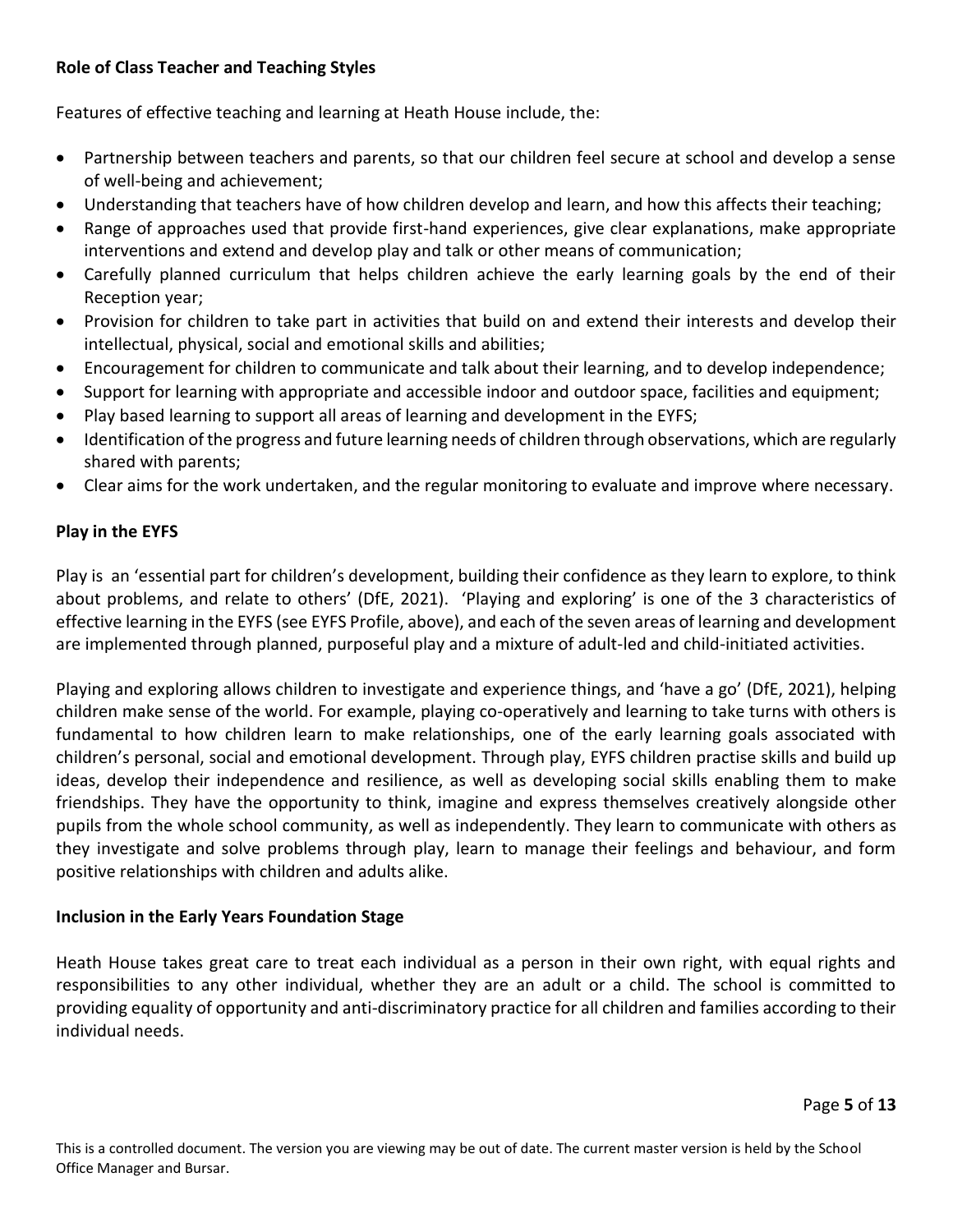Discrimination on the grounds of age, sex, special educational need, disability, race, religion or belief, marriage or civil partnership, gender reassignment, pregnancy or maternity, sex, sexual orientation, ethnic or national origin, or political belief has no place within this school.

At Heath House, we believe that all our pupils matter. We give our pupils every opportunity to achieve their best. We do this by taking into consideration our pupil's range of life experiences and cultural backgrounds when planning for their learning.

In the EYFS, we set realistic and challenging expectations that meet the needs of our children, so that most achieve the Early Learning Goals by the end of their Reception year. The majority of children progress beyond this point. We achieve this by providing small class sizes which enables efficient planning to meet the needs of all children, including those with special educational needs, those who are more able, those from various social, cultural and ethnic backgrounds and those from diverse linguistic backgrounds.

We meet the needs of all children by:

- Keeping class sizes below 18 to enable maximum attention for each child, and greater participation;
- Planning opportunities that build upon and extend children's knowledge, experience and interests, and develop their self-esteem and confidence;
- Using a wide range of teaching strategies based on children's differentiated learning needs;
- Providing a wide range of opportunities to motivate and support pupils and to help them to learn effectively;
- Providing a stimulating classroom environment where pupils may happily say when they do not understand, without feeling undermined;
- Planning challenging and stimulating activities for pupils whose ability and understanding are in advance of their language and communication skills;
- Monitoring children's progress and taking action to provide support as necessary; and
- Providing opportunities for children to develop a sound homework ethic from the age of 3 onwards. From the outset, we look for parental involvement in further developing their child's learning.

Practice is shaped by the EYFS Framework's four guiding principles (above). In keeping with the EYFS Framework (DfE, 2021), the school strives to provide:

- **Quality and consistency** in the EYFS, so that every child makes good progress and no child gets left behind;
- **A secure foundation** through learning and development opportunities which are planned around the needs and interests of each individual child and are assessed and reviewed regularly;
- **Partnership working** between practitioners and with parents and/or carers;
- **Equality of opportunity** and anti-discriminatory practice, ensuring that every child is included and supported.

Early learning opportunities offered in the school encourage children to develop positive attitudes to people who are different from them. It encourages children to empathise with others and to begin to develop the skills of critical thinking.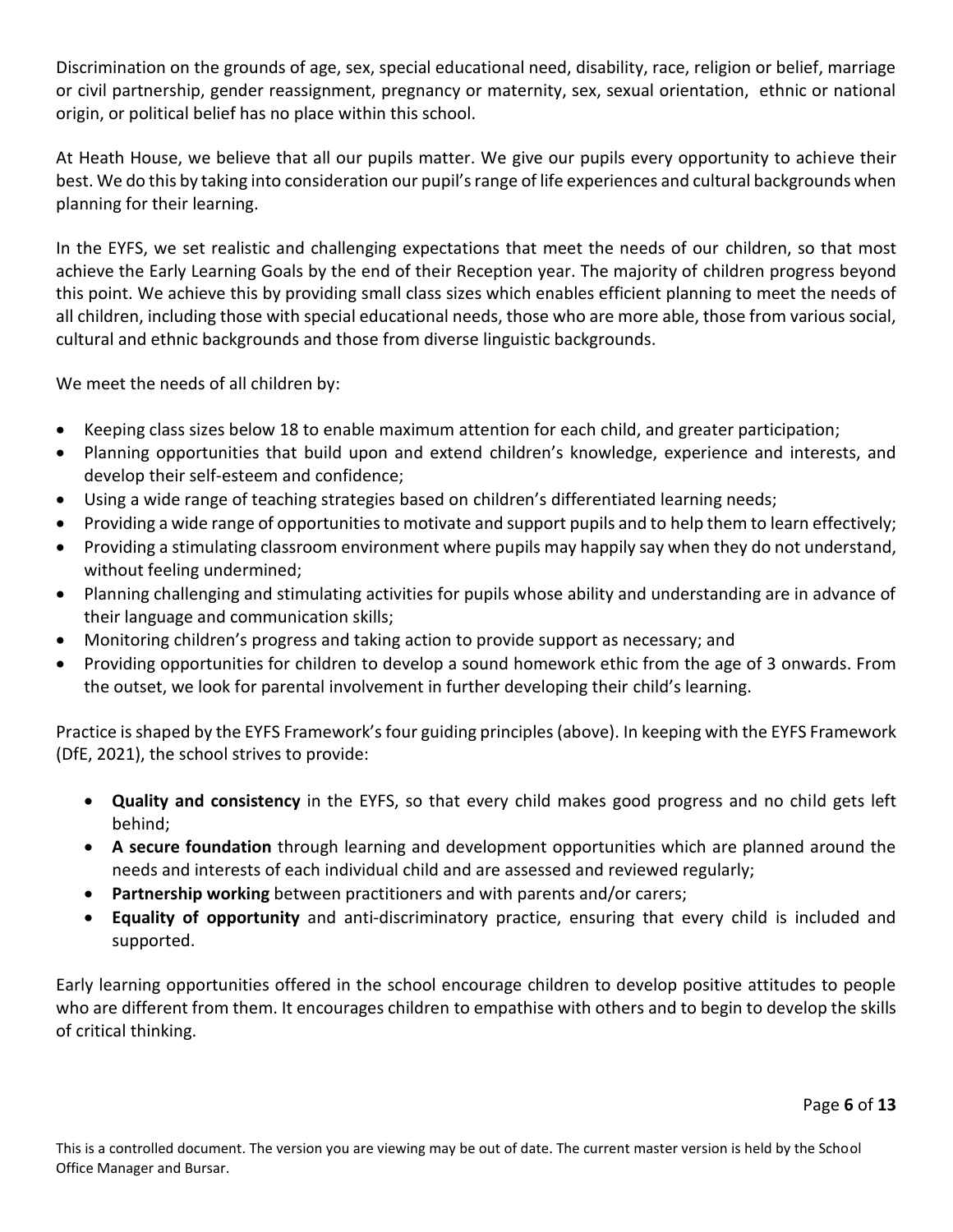We do this by:

- Making children feel valued and good about themselves;
- Ensuring that all children have equal access to early learning and play opportunities;
- Reflecting the widest possible range of communities in the choice of resources;
- Avoiding stereotypical or derogatory images in the selection of materials;
- Acknowledging and celebrating a wide range of religions, beliefs and festivals;
- Creating an environment of mutual respect and empathy;
- Helping children to understand that discriminatory behaviour and remarks are unacceptable;
- Ensuring that all early learning opportunities offered are inclusive of children with learning difficulties and/or disabilities and children from disadvantaged backgrounds;
- Encouraging children to understand and display the school values;
- Ensuring that children whose first language is not English have full access to the early learning opportunities and are supported in their learning.

## **Achieving Continence**

It is preferable and highly encouraged that your child's toilet training is complete before they start Kindergarten at Heath House. If your child's toilet training is not complete it is essential that you discuss this with your child's key person (class teacher) before your child starts attending so that an intimate or personal care procedure for supporting your child can be discussed.

The Special Education Needs Coordinator (SENCO) for the EYFS is Mrs Sophia Laslett, Head Teacher.

Please see the Inclusion and Equality Policy, the Special Educational Needs Policy, the English as an Additional Language Policy, and the Dealing with Discriminatory Behaviour Policy for further information.

## **EYFS Involvement in School Life**

EYFS children may participate in a wide variety of extra-curricular clubs and activities. The school publishes an Extra-Curricular Club List at the beginning of each term. Parents are invited to choose from a range of clubs that best suit their child's interests. All parents and children are encouraged to choose different activities each term. Furthermore, at the end of the Summer Term, there is provision for 2 weeks of Summer School, which children are invited to take part in. This includes a variety of activities and educational visits in the nearby area. Many of our children are encouraged to take individual music tuition, both in-school guitar lessons, and private tuition at the Blackheath Conservatoire of Music. Please see the After School Club and Extra-Curricular Club Policy for further information.

A whole host of activities and events are held by the school, and children and parents of children are invited to attend. For example, class assemblies and coffee mornings for parents of the respective class, termly Friend of Heath House meetings, Burns' Night festivities, fireworks on the heath, the Christmas and Summer Fayres, the Christmas Miscellany, End of Term services, the Gym & Dance Display at the Blackheath Halls, the Summer Production at Greenwich Theatre, the Grandparents' Tea Party, cultural events and parades like the Chinese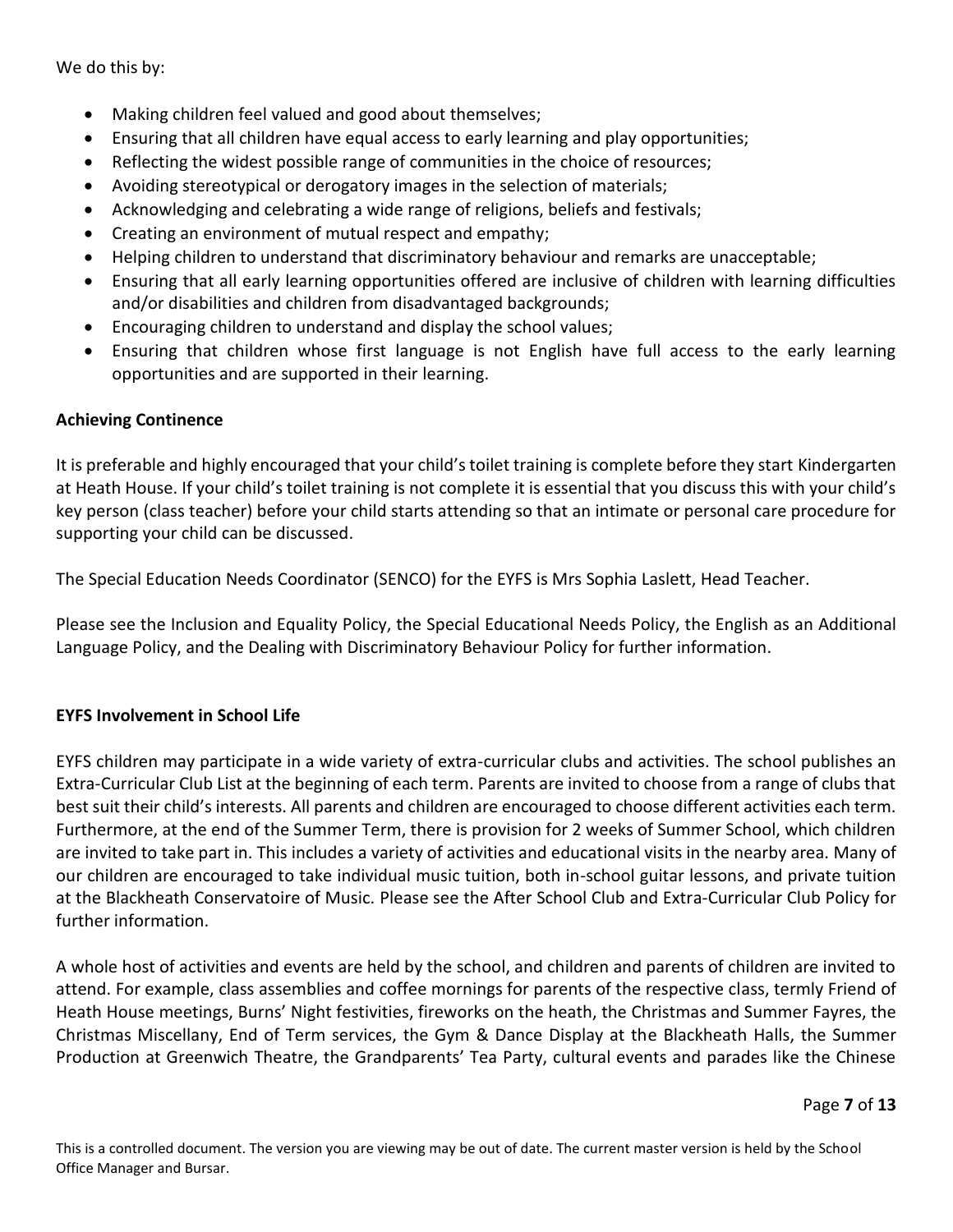New Year Dragon Parade, the Easter Bonnet Parade, Spanish Day, Greek Day and many more! Please see the Diary Dates for all the extra listed activities and events that take place during every school term.

For parents, every term there are events such as the Mums' Night Out, Dads' Night Out, the Black Tie Dinner Dance, and the Summer Party, taking place in the vicinity of the school. Parents are always encouraged to come and talk to the children about their jobs, work experience and any special interests. For example, the parent-led Heath House Space Project involves parents of children at the school giving their time to put together a project to send a helium balloon into space, with age-appropriate learning taking place in school during lessons.

## **The role of parents as partners**

Heath House believes in a strong partnership between parents and school staff. We believe that all parents have an essential role to play in the education of their child. We recognise the need for them to support their child and the school in order to aid the learning and development, as well as safeguarding and welfare, of every child in the school community. This is achieved as follows:

- Talking to parents about their child before they start at Heath House;
- Having flexible admission arrangements that enable EYFS children and parents to become secure in their routine and relationship with the school, and by allowing time to discuss each child's circumstances;
- Children have the opportunity to spend time with their prospective teacher in the EYFS setting before starting at Heath House by attending 'settling in days'. The school recommends at least 3 settling in days, and is happy to accommodate more days if parents wish for their child to do so;
- Inviting all Kindergarten and Reception parents to attend the New Parents meeting before their child starts at Heath House;
- Inviting all parents to informal, 'Friends of Heath House' school community meetings at the beginning of each term where school matters are discussed, for example, explaining the curriculum and homework procedure;
- Offering parents regular opportunities to talk about their child's progress in our EYFS through daily communication in the child's journal, and encouraging parents to talk to their child's teacher if there are any concerns. The school has an open-door policy, and teachers are available to talk to parents outside of the formal parents' evenings allocated by the school. Parents should arrange meetings with their child's teacher either through the journal or via the School Office;
- Formal Parents' Evenings take place twice yearly and provide an opportunity for the teacher and parents to discuss the child's progress. Parents are prompted to sign up to the individual meeting timeslots in advance of each Parents' Evening. Parents also receive a written report on their child's attainment and progress twice yearly;
- Arranging a variety of curricular and extra-curricular activities throughout the year that encourage collaboration between pupil, school and parents, and the wider community;
- Parents helping and supporting their child with homework which mirrors the child's learning at school;
- Offering a range of activities that support the involvement of parents. Parents help children participate in an array of activities to fundraise for various charitiesincluding Sports for All, Children with Leukaemia, the Barnados Big Toddle, Children in the Wilderness, Mufti Days, Jeans for Genes Day, the London Air Ambulance, the NSPCC and many more.

Please see the Home School Agreement and Parents as Partners Policy for further information.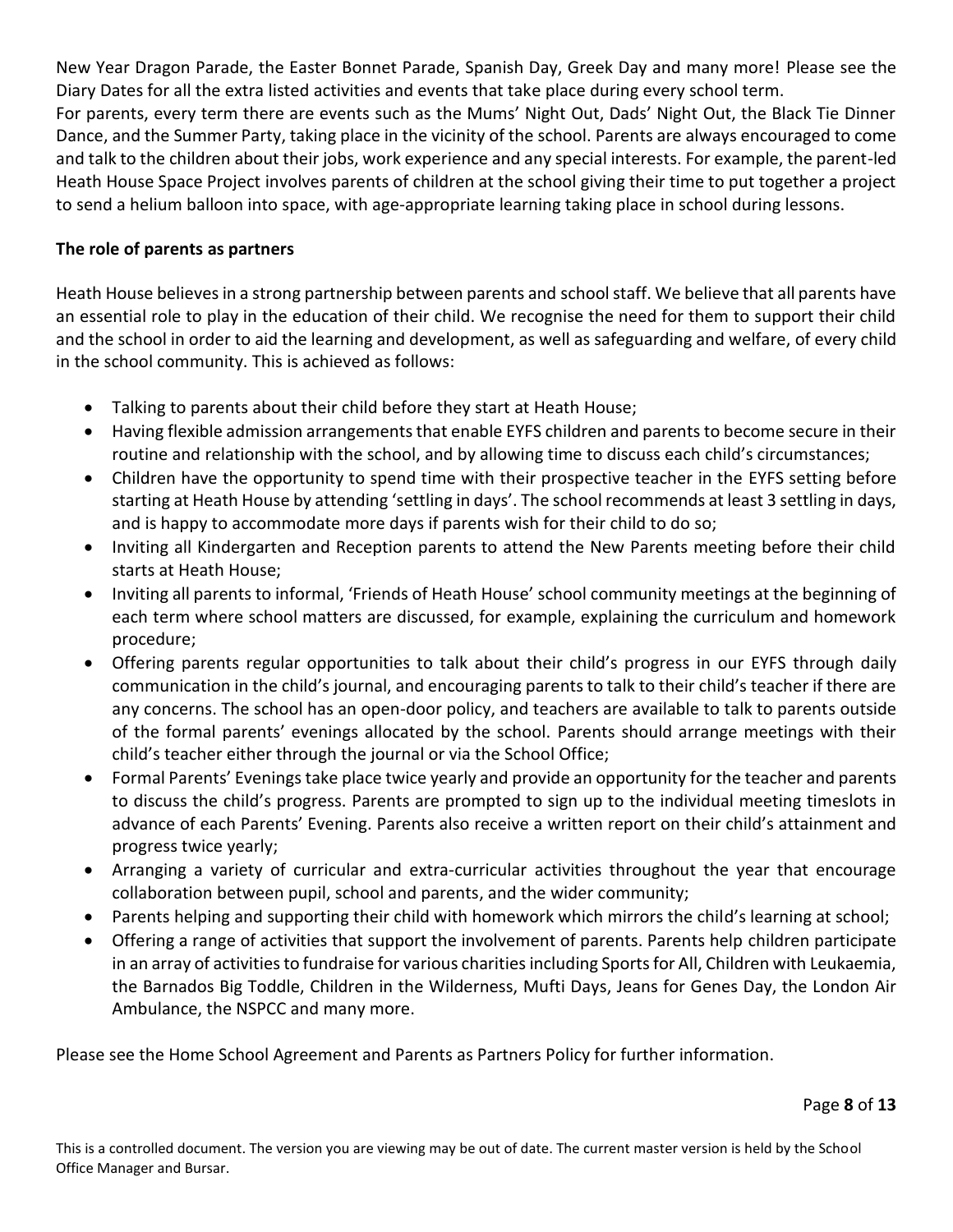#### **The safeguarding and welfare requirements**

The EYFS at Heath House follows the standards set by the EYFS Framework to keep children safe and promote their welfare. The EYFS safeguarding and welfare requirements are met through the school's Child Protection Policy.

**If you have any concerns related to the welfare or safety of a child, including online-safety and safeguarding (sometimes knows as 'e-safeguarding') please contact the Designated Person and safeguarding lead without delay. The school's Designated Person and safeguarding lead is Mr Richard Laslett, Deputy Head Teacher. In Mr Richard's absence, Miss Emily Tilly should be contacted.** 

Please see the Child Protection Policy for further information.

#### **Supervision of Children**

All children in the EYFS have a key person. This is their class teacher. Please see the Supervision of Children Policy for further information.

#### **Staff qualifications, training, support and skills**

Staff are recruited using the procedure set out in the Safe Recruitment of Staff Policy. Staff are supervised by the Head Teacher and Deputy Head Teacher. The induction process for all staff includes:

#### Staff induction training includes:

- The school's Child Protection Policy;
- The Staff Code of Conduct Policy;
- Whistle-blowing procedures and Whistleblowing Policy;
- The identity of the Designated Person;
- Risks of radicalisation;
- A copy of Part 1 of KCSIE and Annex A for those working with children and leaders.

For further information in support of the above, please see the:

- Safe Recruitment of Staff Policy;
- Staff Training and Development Policy;
- Child Protection Policy;
- Staff Code of Conduct; and the
- Supervision of Staff Policy.

EYFS staff receive training on safeguarding, including on *Prevent* and Channel. Please see the information in Table 2 (below) for details of staff qualifications and training. The full Heath House Preparatory School staff list and qualifications can be viewed on the school website: <http://www.heathhouseprepschool.com/subjects>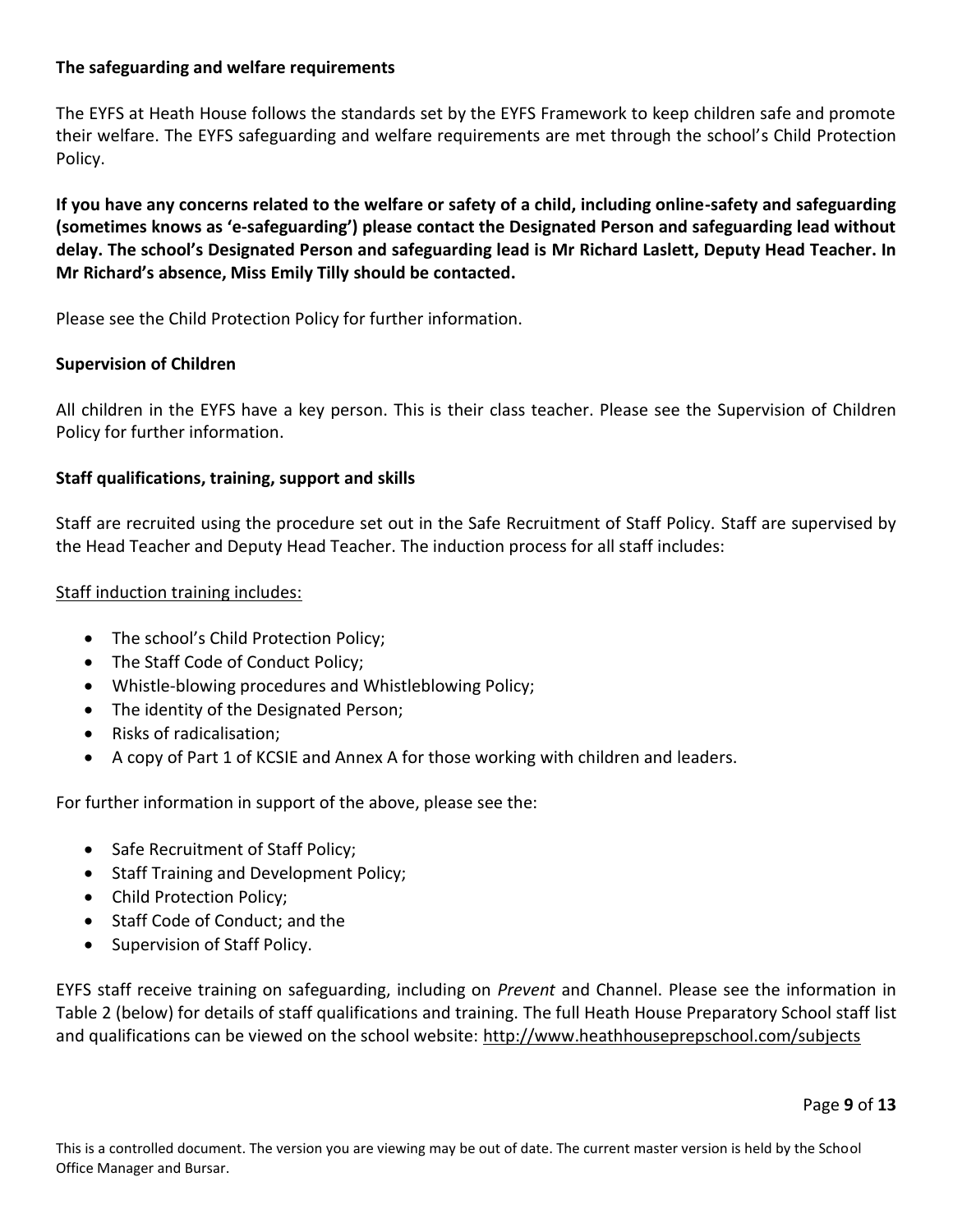#### **Table 2: EYFS Staff List and Qualifications**

| Role                            | <b>Name</b>              | <b>Qualifications</b>                                        |
|---------------------------------|--------------------------|--------------------------------------------------------------|
| <b>Head Teacher</b>             | Sophia Laslett           | Certificate in Education                                     |
|                                 |                          | Post Graduate Diploma in Education                           |
|                                 |                          | Safeguarding in Education                                    |
|                                 |                          | Paediatric First Aid                                         |
| <b>Deputy Head Teacher</b>      | <b>Richard Laslett</b>   | BA (Hons) in English                                         |
|                                 |                          | FA Qualified Football Coach - Level 2                        |
|                                 |                          | Certificate of Safeguarding Training for Designated Teachers |
|                                 |                          | <b>Paediatric First Aid</b>                                  |
| <b>EYFS Lead</b>                | Lucy Borg                | BA (Hons) in Primary Education                               |
|                                 |                          | Safeguarding Training for School Staff                       |
|                                 |                          | <b>Paediatric First Aid</b>                                  |
| <b>Reception Teacher</b>        | Lina Tsianaka            | MA in Special Needs Education                                |
|                                 |                          | BA (Hons) in Pedagogy Education with QTS                     |
|                                 |                          | Safeguarding Training for School Staff                       |
| <b>Kindergarten Teacher</b>     | <b>Courtney Williams</b> | Specialism in Montessori Primary                             |
|                                 |                          | BA in Education for the Early Years Phase                    |
|                                 |                          | Safeguarding in Education                                    |
|                                 |                          | <b>Paediatric First Aid</b>                                  |
| <b>Teaching Assistant</b>       | Alexandra Swann          | BSc (Hons) in Psychology                                     |
|                                 |                          | Safeguarding in Education                                    |
|                                 |                          | <b>Paediatric First Aid</b>                                  |
| <b>Primary Teacher</b>          | Carl Semple              | PGCE in Primary Education with QTS                           |
|                                 |                          | <b>BA in Business Management</b>                             |
|                                 |                          | Safeguarding Training for School Staff                       |
| <b>Designated Person</b>        | <b>Richard Laslett</b>   | As above                                                     |
| <b>Deputy Designated Person</b> | <b>Emily Tilly</b>       | <b>CACHE Diploma in Childcare and Education</b>              |
|                                 |                          | Certificate of Safeguarding Training for Designated Teachers |
|                                 |                          | Paediatric First Aid                                         |
| <b>SENCO</b>                    | Sophia Laslett           | As above                                                     |
| <b>Health &amp; Safety Lead</b> | Sophia Laslett           | As above                                                     |
| <b>Fire Safety Manager</b>      | <b>Richard Laslett</b>   | As above                                                     |
| <b>Fire Marshall</b>            | <b>Richard Laslett</b>   | As above                                                     |
|                                 | <b>Emily Tilly</b>       |                                                              |
|                                 | <b>Courtney Williams</b> |                                                              |

## **Policy on the Administration of Medicine in the EYFS**

EYFS staff follow the school's procedures to promote the good health of children attending the setting. The procedures for responding to children who are ill or infectious; the necessary steps to prevent the spread of infection; and the appropriate action to be taken if a child is ill, are set out in the Infection Control Policy, the Immunisation Policy, and the Sickness and Illness Policy.

The EYFS policy on the administration of medication is based on DfE (2021) EYFS Statutory Framework and the school's Medication Policy. In addition to the school's procedures for the administration of medicine set out in the Medication Policy, the following must be adhered to in the EYFS: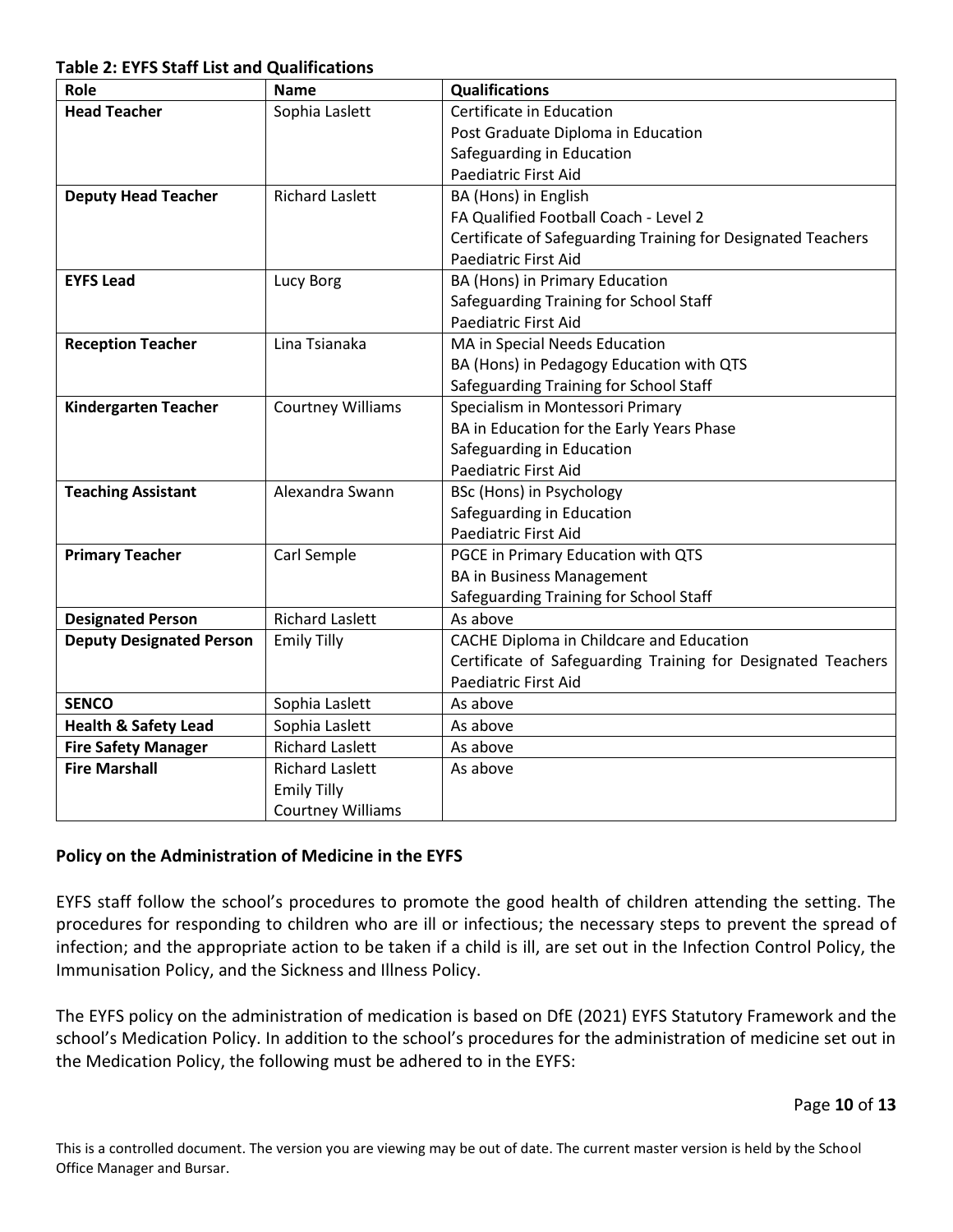**3.46** Prescription medicines must not be administered unless they have been prescribed for a child by a doctor, dentist, nurse or pharmacist (medicines containing aspirin should only be given if prescribed by a doctor).

# *Statutory framework for the early years foundation stage* (2021)

EYFS staff will NOT administer any medication unless prior written consent is given for each and every medicine. The school has a separate medication consent form for parents to complete. Please ask your child's teacher for one when necessary. Please see the Medication Policy.

EYFS staff will endeavour to follow parents' instructions, but reserve the right to refuse to administer medication to a child in their care, if they believe this affects the safety of the child.

#### **Storage of Medications**

The procedure for the storage of medication including life-saving prescribed medications, i.e."emergency medications", is set out in the school's First Aid Policy and the Medication Policy.

All medications must be securely stored out of sight and reach of children, in the wall-mounted medication cabinet.

Emergency medication, such as inhalers and EpiPens, will be within easy reach of staff in case of an immediate need, but will remain out of children's reach and under supervision at all times. The EYFS stores emergency medications in individual waist-bags ('bum-bags') that are labelled with the name of the child who the medication belongs to, and kept alongside the first aid bags. We encourage children to carry their emergency medication in a brightly coloured waist bag on their person. Emergency medications are taken when he or she is participating in activities outside of the school buildings e.g. on the Heath, or on an educational visit/school trip. Additional emergency medications will be stored in the medication cabinet.

#### **Staff Medications/other substances**

All staff must be fit to work. All staff must sign a medical declaration before starting work at the school (these are stored in personnel files).

Staff must not be under the influence of alcohol or any other substance that may affect their ability to care for children. Staff must seek medical advice if they are taking medication which may affect their ability to care for children, and those staff may only work directly with children if medical advice confirms that the medication is unlikely to impair that staff member's ability to look after children properly. Any staff medication must be securely stored at all times. Staff medication must be clearly labelled and stored in the medication cabinet (one in each building).

First aid bags should only contain items permitted by the Health and Safety (First Aid) Regulations Act 1981, such as sterile dressing, bandages, and eye pads. No other medical items, such as paracetamol, ibuprofen or aspirin or any staff medication, should be kept in the first aid bags.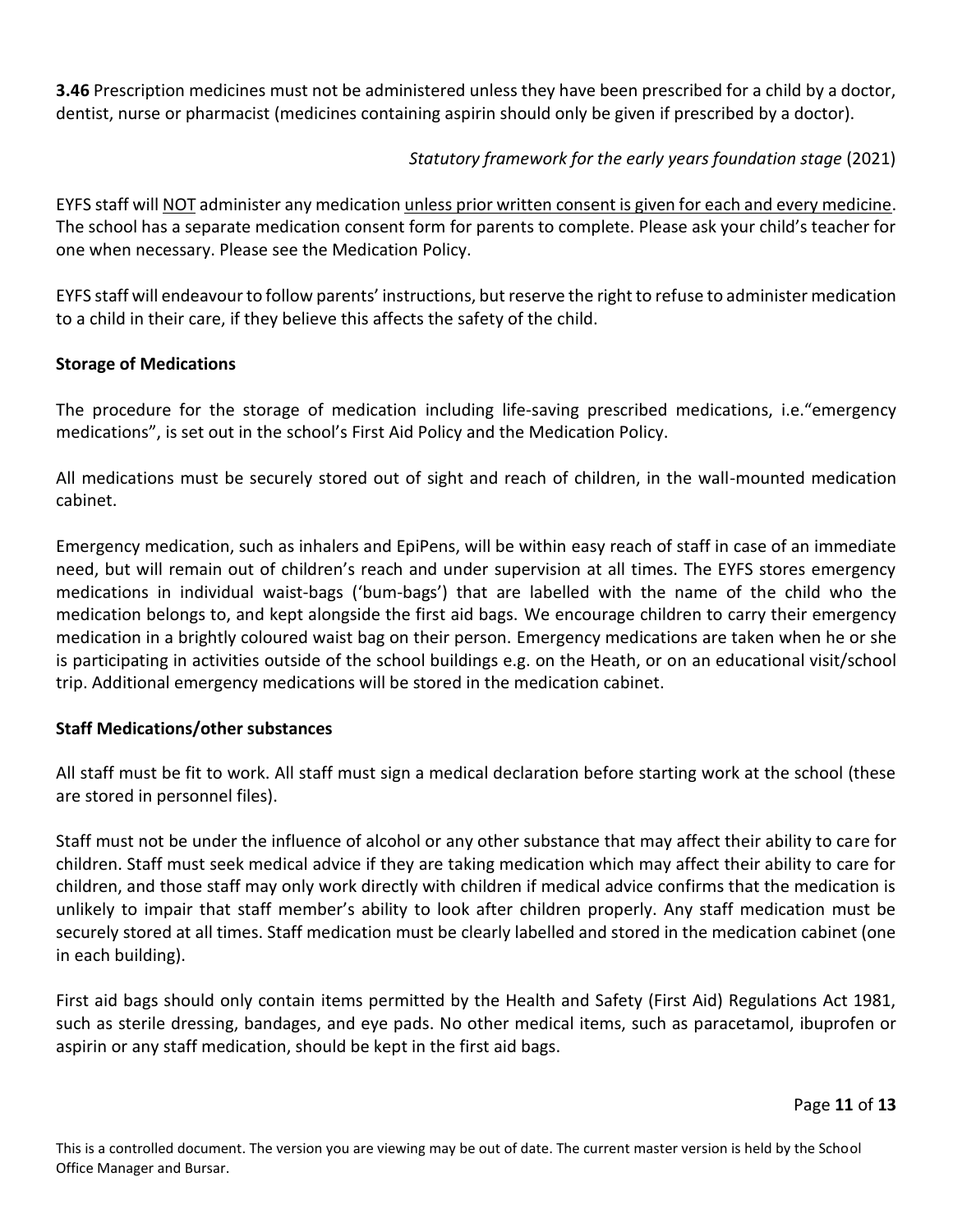## **Hygiene procedures for dealing with the spillage of bodily fluids**

Please see the Infection Control Policy.

## **Accident Reporting Procedures, including those reportable under RIDDOR**

Please see the Health and Safety Policy.

### **Paediatric First Aid**

At least one member of staff qualified in paediatric first aid will always be present in the EYFS setting and on any EYFS trips or educational visits. Staff will follow their training and the procedures set out in the school's First Aid Policy. Please see Table 2 (above) for details of EYFS staff qualified in paediatric first aid. Please see the First Aid Policy and the Paediatric First Aid Staff List for details of all paediatric first aid trained members of school staff.

## **Managing Behaviour**

The procedures for managing children's behaviour in the EYFS, including promoting and rewarding positive behaviour, and sanctions for poor behaviour, are set out in the school's Behaviour Policy.

Please note, corporal punishment is **NEVER** given to a child. Physical intervention and restraint should only be used when no other form of control is available and it is necessary to intervene for the purpose of averting immediate danger or personal injury to any person (including the child) or to manage a child's behaviour if absolutely necessary.

The school has a policy on Physical Contact, Physical Restraint and Use of Force which is set out in the Staff Code of Conduct. The Staff Code of Conduct sets the expectation for the standards of behaviour all staff are expected to observe.

Please see the Behaviour Policy and the Staff Code of Conduct for further information.

## **Health and Safety**

Please see the Health and Safety Policy.

## **Complaints Procedure**

The procedure for dealing with complaints from parents or carers of children in the EYFS is set out in the Complaints Procedure.

This is available on the school website:<http://www.heathhouseprepschool.com/policy-documents>

Internal use only

| Last reviewed   | 25 May 2022 |
|-----------------|-------------|
| Date for review | 25 May 2023 |

Page **12** of **13**

This is a controlled document. The version you are viewing may be out of date. The current master version is held by the School Office Manager and Bursar.